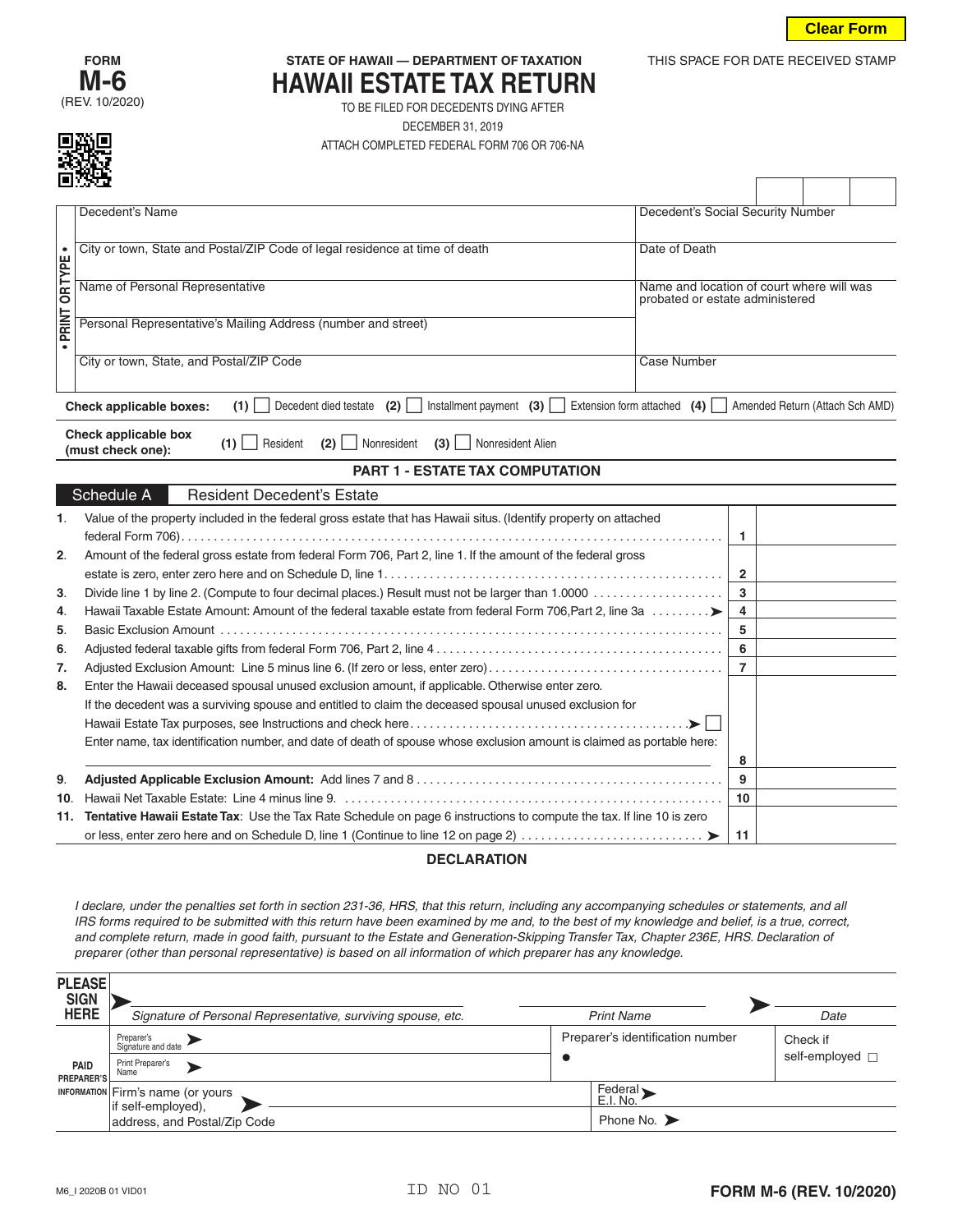| г<br>喉頭 |
|---------|
|         |
| I<br>65 |

| 12. |                                                                                                                        | 12 <sup>2</sup> |  |
|-----|------------------------------------------------------------------------------------------------------------------------|-----------------|--|
|     |                                                                                                                        | 13              |  |
| 14. |                                                                                                                        | 14              |  |
| 15. |                                                                                                                        | 15              |  |
|     | 16. Hawaii Estate Tax: Line 11 minus line 15. If line 16 is zero or less, enter zero here and on Schedule D, line 1.   | 16              |  |
|     | Schedule B<br>Nonresident Decedent's Estate                                                                            |                 |  |
| 1.  | Value of the property included in the federal gross estate that has Hawaii situs. (Identify property on attached       |                 |  |
|     | federal Form 706) If decedent was a nonresident and the decedent's state of residency has a reciprocity                |                 |  |
|     | agreement or statutory provision that exempts Hawaii residents from the death taxes imposed by that state, enter       |                 |  |
|     | (See Instructions).                                                                                                    | 1.              |  |
| 2.  | Amount of the federal gross estate from federal Form 706, Part 2, line 1. If the amount of the federal                 |                 |  |
|     |                                                                                                                        | $\mathbf{2}$    |  |
| 3.  | Divide line 1 by line 2. (Compute to four decimal places.) Result must not be larger than 1.0000                       | 3               |  |
| 4.  | Amount of the federal taxable estate from federal Form 706, Part 2, line 3a                                            | 4               |  |
| 5.  |                                                                                                                        | 5               |  |
| 6.  |                                                                                                                        | 6               |  |
| 7.  |                                                                                                                        | $\overline{7}$  |  |
| 8.  | Adjusted Exclusion Amount: Line 6 minus line 7. (If zero or less, enter zero)                                          | 8               |  |
| 9.  |                                                                                                                        | 9               |  |
| 10. | Enter the Hawaii deceased spousal unused exclusion amount, if applicable. Otherwise enter zero.                        |                 |  |
|     | If the decedent was a surviving spouse and entitled to claim the deceased spousal unused exclusion for                 |                 |  |
|     |                                                                                                                        |                 |  |
|     | Enter name, tax identification number, and date of death of spouse whose exclusion amount is claimed as portable here: |                 |  |
|     |                                                                                                                        | 10              |  |
|     |                                                                                                                        | 11              |  |
|     |                                                                                                                        | 12              |  |
|     | 13. Hawaii Estate Tax: Use the Tax Rate Schedule on page 6 instructions to compute the tax. If line 12 is zero         |                 |  |
|     |                                                                                                                        |                 |  |
|     |                                                                                                                        | 13              |  |
|     | Schedule C   Nonresident Alien Decedent's Estate                                                                       |                 |  |
| 1.  | Value of the property included in the federal gross estate that has Hawaii situs. (Identify property on attached       |                 |  |
|     |                                                                                                                        | 1               |  |
| 2.  | Amount of the federal gross estate from federal Form 706-NA, Schedule B, line 1. If the amount of the                  |                 |  |
|     |                                                                                                                        | $\mathbf{2}$    |  |
| 3.  | Divide line 1 by line 2. (Compute to four decimal places.) Result must not be larger than 1.0000                       | 3               |  |
| 4.  | Amount of the federal taxable estate from federal Form 706-NA, Schedule B, line 9, with no deduction                   |                 |  |
|     |                                                                                                                        | 4               |  |
| 5.  |                                                                                                                        | 5               |  |
| 6.  | Basic Exclusion Amount: Enter \$60,000 here.                                                                           |                 |  |
|     | If the nonresident alien was a citizen of a U.S. possession or a citizen of a country that has a death treaty with the |                 |  |
|     | U.S. such that the unified credit is affected under IRC section 2102(b)(3)(A), see Instructions for the amount to      |                 |  |
|     |                                                                                                                        | 6               |  |
| 7.  |                                                                                                                        | $\overline{7}$  |  |
| 8.  | Adjusted Exclusion Amount: Line 6 minus line 7. (if zero or less, enter zero)                                          | 8               |  |
| 9.  |                                                                                                                        | 9               |  |
| 10. | Enter the Hawaii deceased spousal unused exclusion amount, if applicable. Otherwise enter zero.                        |                 |  |
|     | If the decedent was a surviving spouse and entitled to claim the deceased spousal unused exclusion for                 |                 |  |
|     | . > I ∃                                                                                                                |                 |  |
|     | Enter name, tax identification number, and date of death of spouse whose exclusion amount is claimed as portable here: |                 |  |
|     |                                                                                                                        | 10              |  |
| 11. |                                                                                                                        | 11              |  |
| 12. |                                                                                                                        | $12 \,$         |  |
|     | 13. Hawaii Estate Tax: Use the Tax Rate Schedule on page 6 instructions, to compute the tax. If line 12 is zero        |                 |  |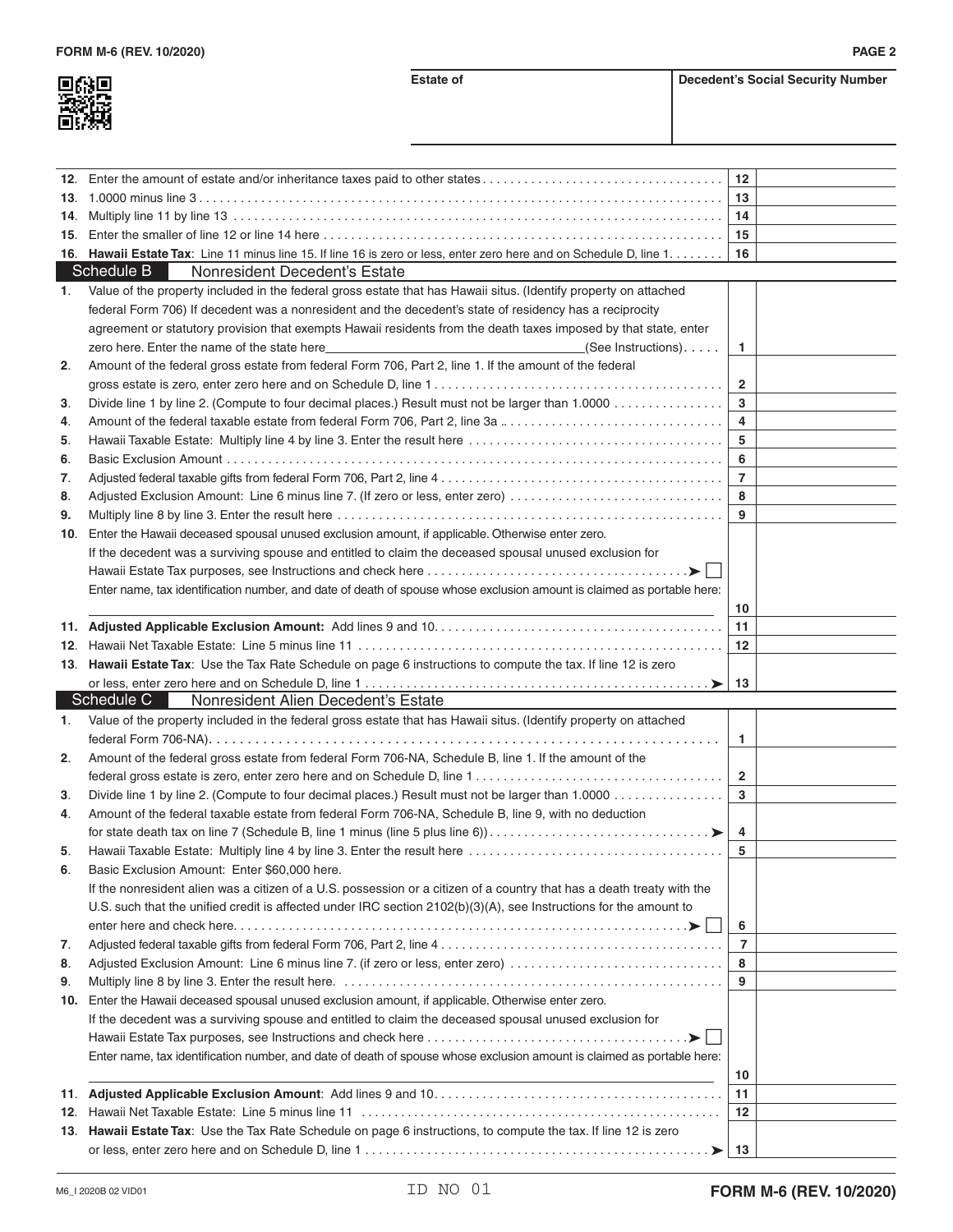

| Schedule D<br><b>TAX COMPUTATION</b>                                 |                                                                                                                         |                |  |  |
|----------------------------------------------------------------------|-------------------------------------------------------------------------------------------------------------------------|----------------|--|--|
| 1.                                                                   | Hawaii Estate Tax from Schedule A, line 16, Schedule B, line 13, Schedule C, line 13 or QDOT worksheet line 12>         | 1●             |  |  |
| 2.                                                                   |                                                                                                                         |                |  |  |
| 3.                                                                   |                                                                                                                         |                |  |  |
| 4.                                                                   |                                                                                                                         | $\overline{4}$ |  |  |
| 5.                                                                   |                                                                                                                         | 5              |  |  |
| 6.                                                                   |                                                                                                                         | 6              |  |  |
| 7.                                                                   | Amount Paid - Pay the balance due in full. Submit payment online at hitax.hawaii.gov or attach check or money           |                |  |  |
|                                                                      | order payable to "Hawaii State Tax Collector." Write the decedent's name, social security number, and "Form M-6"        |                |  |  |
|                                                                      |                                                                                                                         | 7●             |  |  |
|                                                                      | PART 2 - PORTABILITY OF THE DECEASED SPOUSAL UNUSED EXCLUSION (DSUE) ELECTION                                           |                |  |  |
|                                                                      | <b>DSUE amount portable to the surviving spouse.</b> (To be completed by the estate of a decedent making a portability  |                |  |  |
|                                                                      | election.)                                                                                                              |                |  |  |
| 1.                                                                   | Deceased Spousal Unused Exclusion Election:                                                                             |                |  |  |
|                                                                      | If Schedule A, line 10, Schedule B, line 12 or Schedule C, line 12 is less than zero, and the decedent is survived by   |                |  |  |
|                                                                      | a spouse (including a partner in a civil union recognized in Hawaii) and the decedent is a resident of Hawaii or        |                |  |  |
|                                                                      | nonresident of Hawaii but a U.S. resident or citizen, or if decedent is a nonresident of U.S., not U.S. citizen but are |                |  |  |
|                                                                      | allowed to claim a deceased spousal unused exclusion pursuant to a treaty obligation of the United States, see          |                |  |  |
|                                                                      |                                                                                                                         |                |  |  |
|                                                                      | Enter the amount from Schedule A, line 10, Schedule B, line 12 or Schedule C, line 12 here as a positive number         | $\mathbf{1}$   |  |  |
| 2.                                                                   | Deceased Spousal Unused Exclusion Election: Enter the amount shown on Part 2, line 1 or \$5,490,000, whichever          |                |  |  |
|                                                                      | is less. This is the DSUE amount portable to the surviving spouse. To elect portability of the deceased spouse          |                |  |  |
|                                                                      | unused exclusion amount, check here with the contract of the contract of the set of the set of the contract of          | $\overline{2}$ |  |  |
| PART 3 - QDOT WORKSHEET FOR DECEDENTS MAKING A FEDERAL QDOT ELECTION |                                                                                                                         |                |  |  |
|                                                                      | Complete ONLY if decedent's surviving spouse is not a U.S. citizen but makes a federal Qualified<br>Caution:            |                |  |  |
|                                                                      | Domestic Trust (QDOT) election                                                                                          |                |  |  |
|                                                                      | 1. Amount from decedent's M-6 line 3 of Schedules A, B, or C (as applicable)                                            | 1              |  |  |

| 1. |                                                                                                                           |   |  |
|----|---------------------------------------------------------------------------------------------------------------------------|---|--|
| 2. |                                                                                                                           |   |  |
| 3. |                                                                                                                           |   |  |
| 4. |                                                                                                                           |   |  |
| 5. |                                                                                                                           | 5 |  |
| 6. |                                                                                                                           |   |  |
| 7. |                                                                                                                           |   |  |
| 8. |                                                                                                                           | 8 |  |
| 9. |                                                                                                                           | 9 |  |
|    |                                                                                                                           |   |  |
|    |                                                                                                                           |   |  |
|    |                                                                                                                           |   |  |
|    | <b>Note:</b> This amount is the same as the federal amount but disregarding the deduction for any state death taxes paid. |   |  |
|    |                                                                                                                           |   |  |